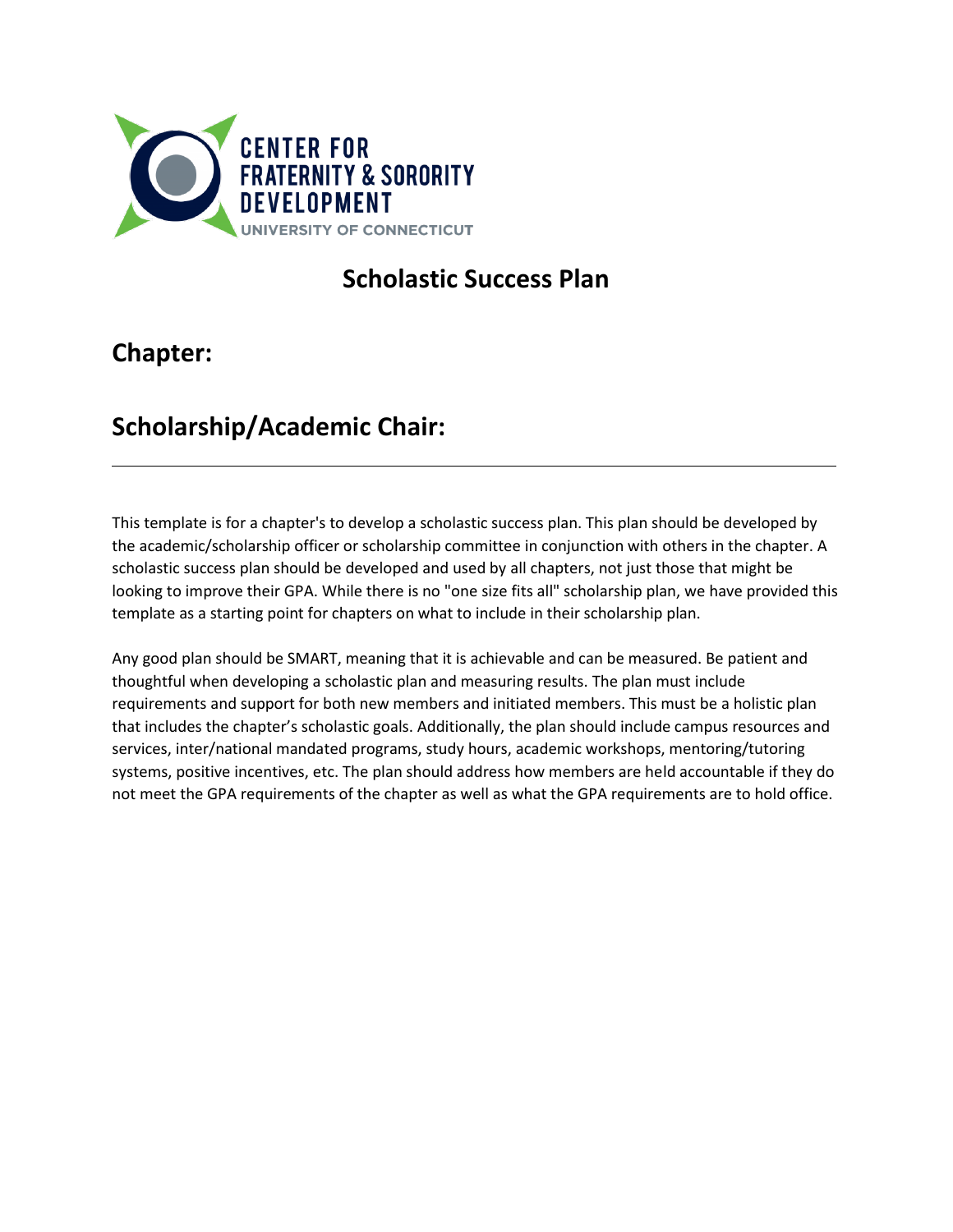### *Scholarship Goals*

• What are the chapter's academic goals? What is the chapter working to achieve over the course of the semester? By how much would the chapter life to increase their GPA?

• How might the chapter like to change the culture of academic success in the chapter?

• Do individual members need to set their own goals to inform the overall chapter GPA goal?

• Is the chapter's GPA performance already strong, in which case a goal might be about maintaining the academic commitment and rewarding excellence?

• How and when will you share your chapter's academic goals?

• What additional scholarship goals does that chapter have? (e.g. new member class goals, secure scholarships for members etc)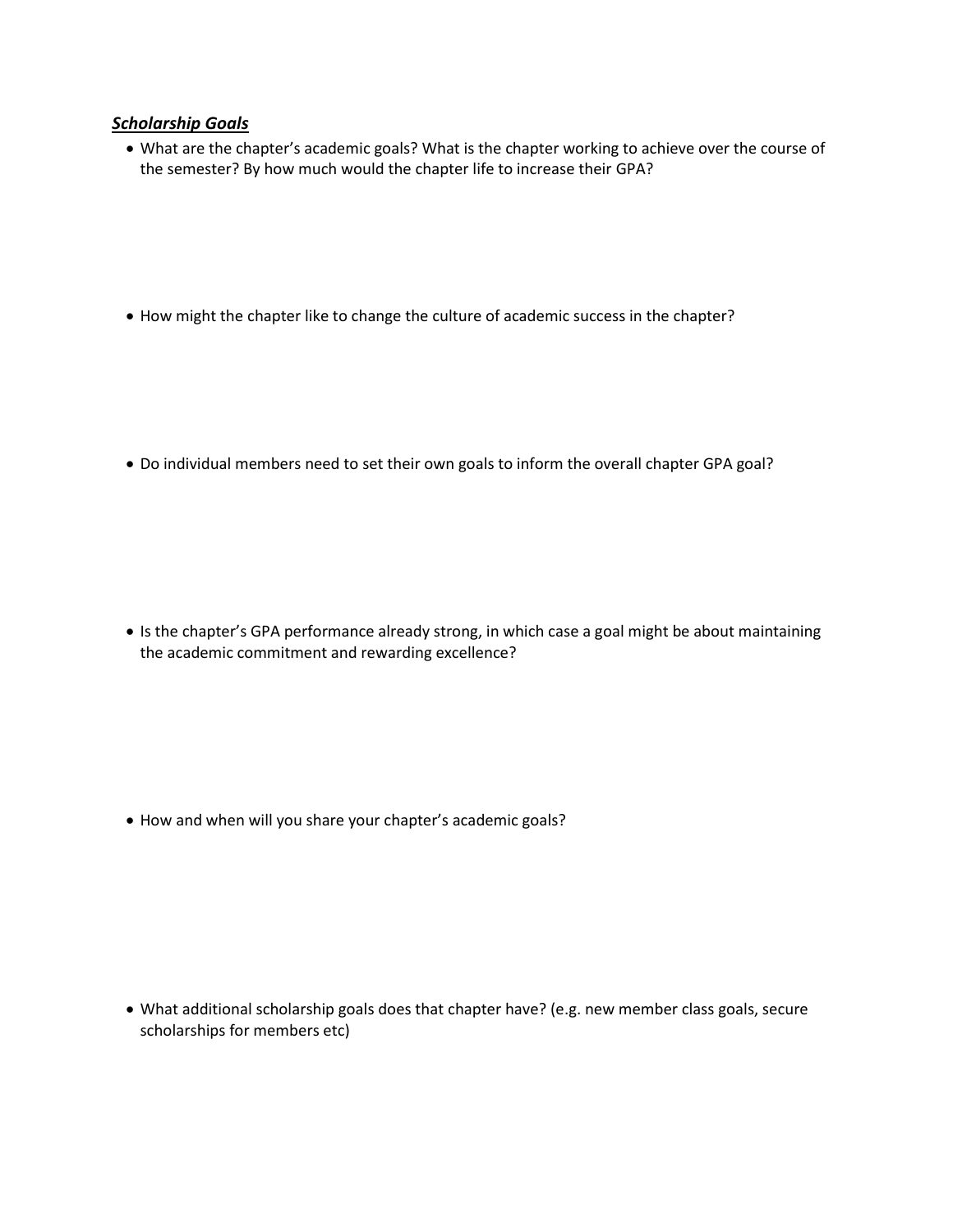### *Scholastic Chair/Team*

• Who is responsible for developing and implementing the scholastic success plan? What are the expectations of this individual/team?

• How can this individual/team be helpful in achieving your goals? How will you utilize this individual/team in the implementation of the scholastic plan?

## *Scholastic Programming/Workshops*

• What positive programming and skill building will your chapter implement to help all members improve their learning capacity and study skills?

• When/how will you implement scholarship programming/workshops?

• How do you encourage your chapter members to engage positively with faculty?

• Identify resources (on-campus, organization specific, online) your chapter uses to help member develop academically.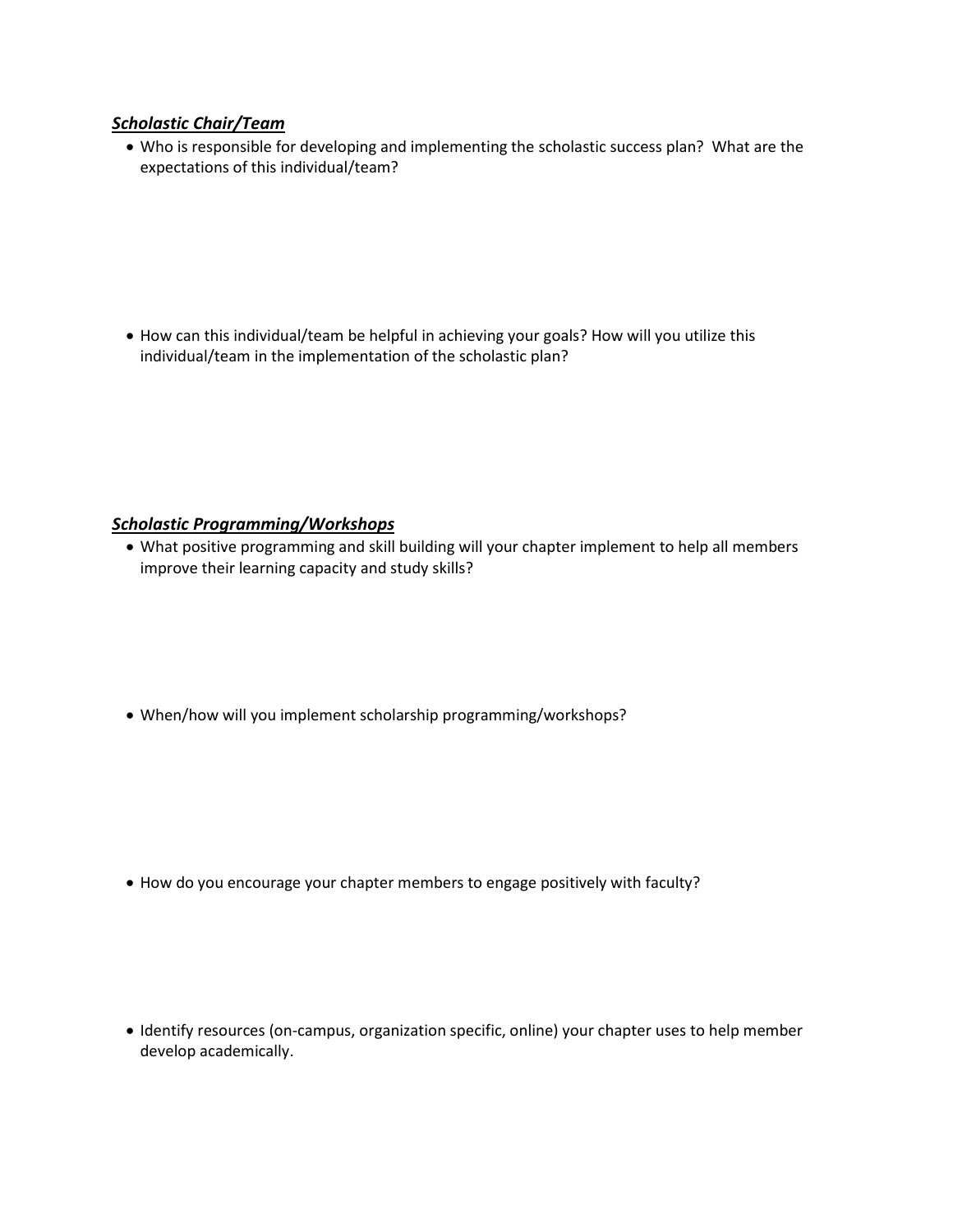### *Scholastic Expectations*

• What are your expectations for all members related to scholastic performance? Be specific. Consider the scholastic expectations set by your I/HQ.

• How is your chapter working with members throughout the semester to support their academic development?

### *Accountability Measures*

• How are chapter members held accountable to meeting academic expectations?

• How do your accountability processes connect to providing individualized support?

#### *Rewards & Incentives*

• How are members that are high academic achievers rewarded for their hard work?

• How are members that work hard and slowly improving their GPA recognized?